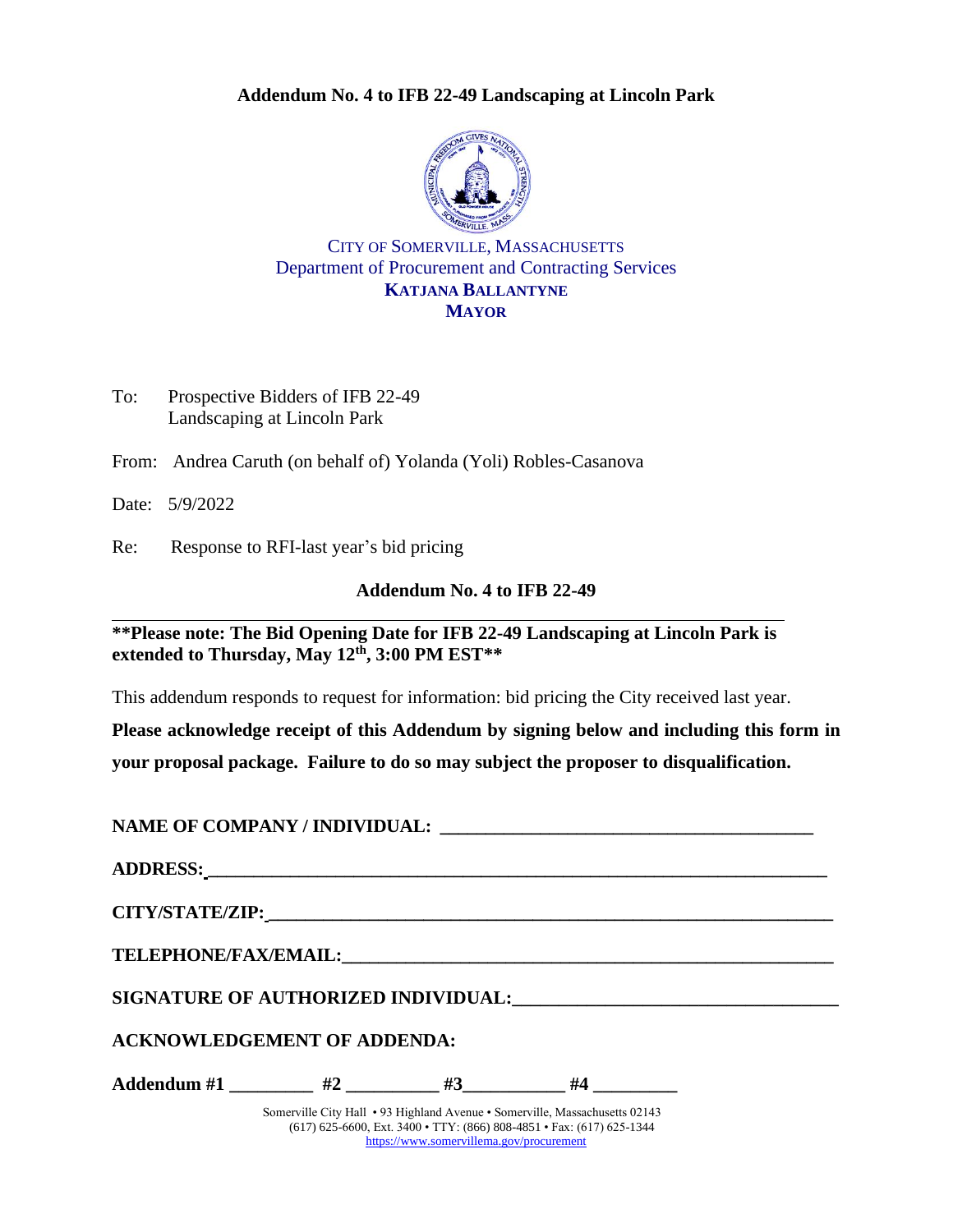#### **Addendum No. 4 to IFB 22-49 Landscaping at Lincoln Park**

## **\*\*Please note: The Bid Opening Date for IFB 22-49 Landscaping at Lincoln Park is extended to Thursday, May 12th, 3:00 PM EST\*\***

**BID OPENING LINK** Join Zoom Meeting <https://zoom.us/j/4789546007?pwd=WVE2eGN6WGJJUWcrSWdhb3F0SWNqdz09> Meeting ID: 478 954 6007 Passcode: F8L51H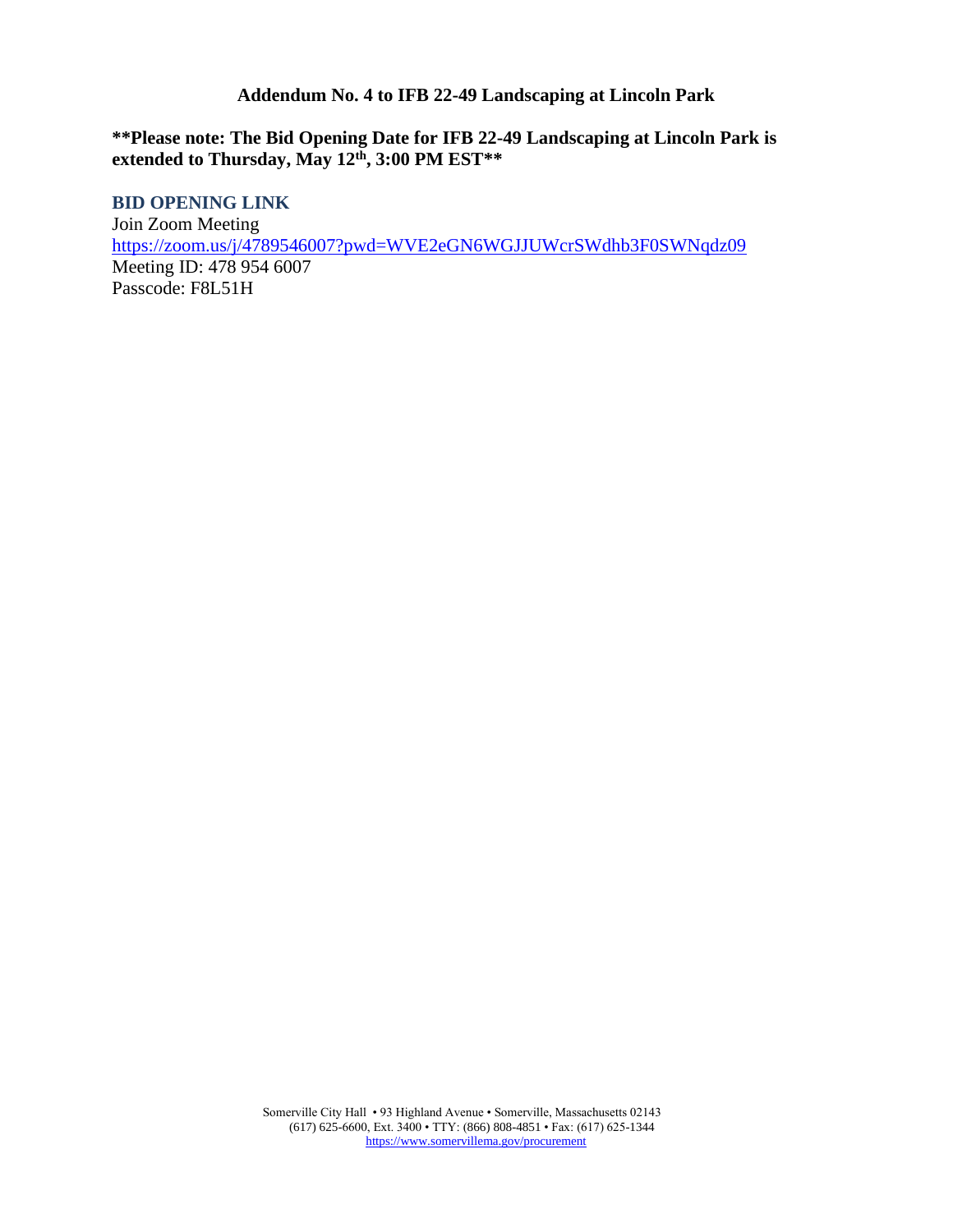# IFB #21-60 **SECTION 4.0 FORM FOR GENERAL BID**

The undersigned proposes to furnish all labor and materials required for: Landscaping Services at Lincoln Park

The bidder certifies the following bulleted statements and offers to supply and deliver the materials and services specified below in full accordance with the Contract Documents supplied by the City of Somerville

- The bids will be received at the office of the Purchasing Director, Somerville City Hall, 93 Highland Avenue, Somerville, MA 02143 no later than 04/12/2021 by 12PM EST
- If the awarded vendor is a Corporation a "Certificate of Good Standing" (produced by the Mass. Sec. of State) must be furnished with the resulting contract (see Section 3.0.)
- Awarded Vendor must comply with Living Wage requirements (see Section 3.0; only for services)
- Awarded Vendor must comply with insurance requirements as stated in Section 3.0.
- The Purchasing Director reserves the right to accept or reject any or all bids and/or to waive any informalities if in her/his sole judgment it is deemed to be in the best interest of the City of Somerville.
- The following prices shall include delivery, the cost of fuel, the cost of labor, and all other charges.
- This form to be enclosed in sealed bid package.

## Notes:

- Estimates are estimates only and may change. In any case, unit price will govern.  $\bullet$
- Spring Cleanup and mowing to occur weekly starting 2nd week in April and ending last week in July  $\bullet$
- Fall Cleanup and mowing to occur weekly starting 1st week in August and ending last week in October  $\bullet$

## **Schedule A: Spring Labor Rate (Weekly Labor Rate)**

| <b>Activity</b>                                            | <b>Estimated</b><br>Quantity | Year 1<br>$(2021 - 2022)$ |                                                                               | Year <sub>2</sub><br>$(2022 - 2023)$ |                                                                               | Year 3<br>$(2023 - 24)$ |                                                                               |
|------------------------------------------------------------|------------------------------|---------------------------|-------------------------------------------------------------------------------|--------------------------------------|-------------------------------------------------------------------------------|-------------------------|-------------------------------------------------------------------------------|
|                                                            |                              | <b>Unit Price</b>         | <b>Total Price</b><br>(Unit Price X)<br><b>Estimated</b><br><b>Quantity</b> ) | <b>Unit Price</b>                    | <b>Total Price</b><br>(Unit Price X)<br><b>Estimated</b><br><b>Quantity</b> ) | <b>Unit Price</b>       | <b>Total Price</b><br>(Unit Price X)<br><b>Estimated</b><br><b>Quantity</b> ) |
| <b>Mowing</b><br>(Weekly<br>labor rate)                    | 20                           | $\mathbb S$<br>400        | \$<br>90000                                                                   | \$<br>400                            | \$.<br>$\ell$ ar                                                              | $\mathbb S$<br>400      | $\mathbb{S}$<br>900                                                           |
| <b>Cleanup</b><br>(Weekly<br>labor rate)                   | 20                           | $\mathbb{S}$<br>400       | \$<br>$\mathcal{Y}v\omega$ .                                                  | $\mathbb{S}$<br>400                  | $\mathsf{\$}$<br>erro                                                         | $\mathbb{S}$<br>400     | $\mathbb{S}$<br>6000                                                          |
| <b>Mulching</b> (if<br>required)<br>(Weekly<br>labor rate) | 20                           | $\mathbb{S}$<br>400       | \$<br>9000.00                                                                 | $\mathbb{S}$<br>400                  | $\mathbb{S}$<br>9000                                                          | $\mathbb{S}$<br>400     | $\mathbb{S}$<br>erro                                                          |
| <b>Mowing</b><br>(weekend<br>labor rate)                   | 20                           | $\mathbb{S}$<br>475       | \$<br>9500.00                                                                 | $\mathbb{S}$<br>415                  | \$<br>9500                                                                    | $\mathbb{S}$<br>475     | $\mathbb{S}$<br>9500                                                          |
| <b>Cleanup</b><br>(weekend<br>labor rate)                  | 20                           | $\mathbb{S}$<br>475       | \$<br>G <sub>S</sub>                                                          | $\mathbb{S}$<br>485                  | \$<br>9500                                                                    | \$<br>475               | \$<br>9500                                                                    |
| <b>Mulching</b> (if<br>required)                           | 20                           | $\mathbb S$<br>475        | $S_{YU}$                                                                      | $\mathbb S$<br>425                   | $\mathbb{S}$<br>500                                                           | $\mathbb S$<br>475      | \$<br>9500                                                                    |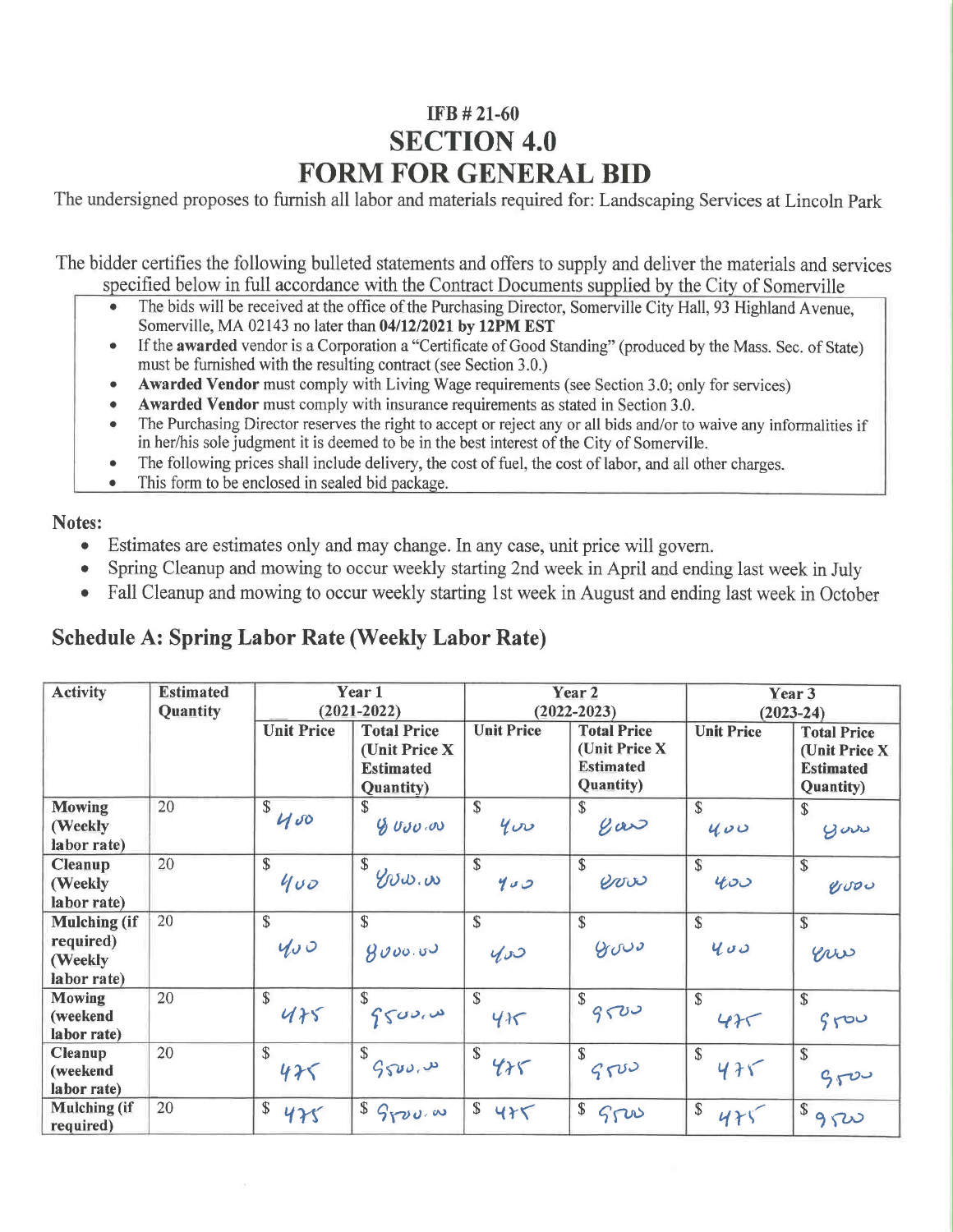| (weekend<br>labor rate)                                                              |            |          |                |
|--------------------------------------------------------------------------------------|------------|----------|----------------|
| Annual total of labor rate<br>(sum of the total price for<br>each activity per year) | 52,500.00  | 52.50000 | Φ<br>52,500.00 |
| <b>Subtotal of Schedule A</b><br>(Sum of the Annual total<br>for 3 years)            | 157,500,00 |          |                |

## **Schedule B: Fall Labor Rate (Weekly Labor Rate)**

| <b>Activity</b>                                                                      | <b>Estimated</b><br><b>Hours</b>                                                             | Year 1<br>$(2021 - 2022)$ |                                                                              | Year 2<br>$(2022 - 2023)$ |                                                                       | Year 3<br>$(2023 - 24)$   |                                                                       |
|--------------------------------------------------------------------------------------|----------------------------------------------------------------------------------------------|---------------------------|------------------------------------------------------------------------------|---------------------------|-----------------------------------------------------------------------|---------------------------|-----------------------------------------------------------------------|
|                                                                                      |                                                                                              | <b>Unit Price</b>         | <b>Total Price</b><br>(Unit Price<br><b>X</b> Estimated<br><b>Quantity</b> ) | <b>Unit Price</b>         | <b>Total Price</b><br>(Unit Price X)<br><b>Estimated</b><br>Quantity) | <b>Unit Price</b>         | <b>Total Price</b><br>(Unit Price X)<br><b>Estimated</b><br>Quantity) |
| Mowing<br>(Weekly labor)<br>rate)                                                    | 20                                                                                           | \$<br>400                 | \$.<br>9000.00                                                               | $\mathbb{S}$<br>400       | S.<br>eww                                                             | \$<br>400                 | $\mathbb{S}$<br>enso.w                                                |
| Cleanup<br>(Weekly labor)<br>rate)                                                   | 20                                                                                           | $\mathbb{S}$<br>400       | $\mathcal{S}$<br>Priv, as                                                    | $\mathbb{S}$<br>400       | S.<br>$y_w$ $\omega$                                                  | \$<br>400                 | $\mathcal{S}$<br>$\mathcal{G}$ orra                                   |
| Mulching (if<br>required)<br>(Weekly labor<br>rate)                                  | 20                                                                                           | $\mathcal{S}$<br>400      | $\mathcal{S}$<br>900.00                                                      | $\mathbb{S}$<br>400       | £.<br>www.w                                                           | $\mathbb{S}$<br>400       | $\mathbb{S}$<br>guw.w                                                 |
| Mowing<br>(weekend<br>labor rate)                                                    | 20                                                                                           | $\mathbb{S}$<br>425       | $\mathbb{S}$<br>980.00                                                       | $\mathbb{S}$<br>485       | S.<br>$g_{\text{2D}}$                                                 | $\mathbb{S}$<br>425       | $\$$<br>9500, w                                                       |
| Cleanup<br>(weekend<br>labor rate)                                                   | 20                                                                                           | $\mathbb{S}$<br>425       | \$<br>9500.00                                                                | \$<br>425                 | \$<br>9520,00                                                         | $\mathbb{S}$<br>425       | $\mathbf{s}$<br>9700.4                                                |
| Mulching (if<br>required)<br>(weekend<br>labor rate)                                 | 20                                                                                           | $\mathbb{S}$<br>475       | $\mathbb{S}$<br>9500.00                                                      | $\mathbb{S}$<br>475       | $\mathcal{S}$<br>9000                                                 | $\mathcal{S}$<br>475      | \$<br>520.4                                                           |
| Annual total of labor rate<br>(sum of the total price for<br>each activity per year) |                                                                                              | $\mathbb{S}$<br>52,500,00 |                                                                              | \$<br>52.520.00           |                                                                       | $\mathbb{S}$<br>52.500000 |                                                                       |
| 3 years)                                                                             | $\mathbf S$<br><b>Subtotal of Schedule B</b><br>(Sum of the Annual total for<br>$157,500.$ w |                           |                                                                              |                           |                                                                       |                           |                                                                       |

## **Schedule C: Unscheduled Activities**

Bidders note: If the City of Somerville authorizes the landscaping maintenance service contractor to perform unscheduled activities, such activities must be invoiced by listing the dates and number of crews where labor was provided, and the written description, unit cost and quantities of any parts and materials furnished by the contractor to the City.